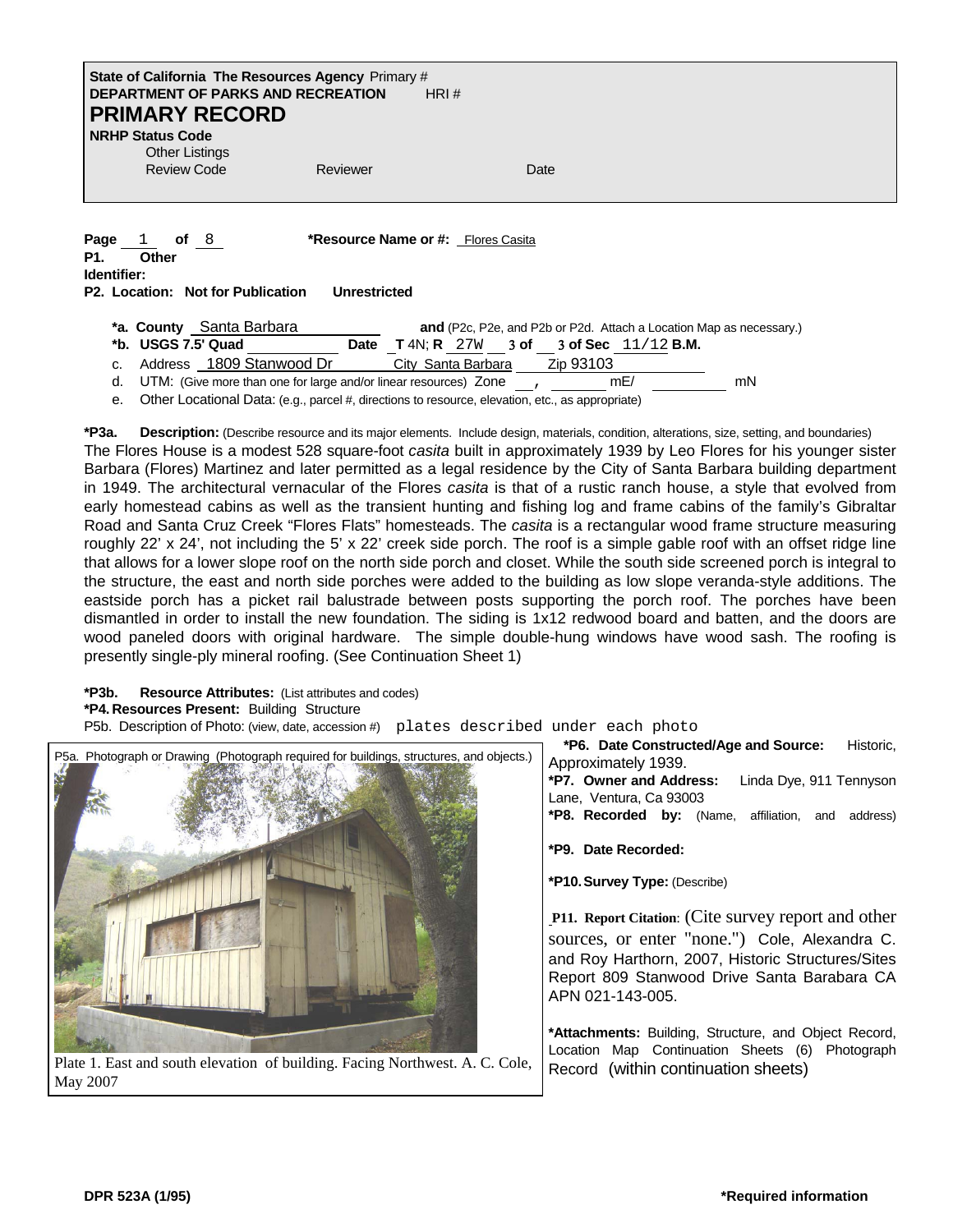| State of California The Resources Agency      | Primary |  |
|-----------------------------------------------|---------|--|
| <b>DEPARTMENT OF PARKS AND RECREATION</b>     | HRI#    |  |
| <b>BUILDING, STRUCTURE, AND OBJECT RECORD</b> |         |  |

#### **\*NRHP Status Code Page** 2 **of** 8

**Resource Name or # (Assigned by recorder)** 

- **B1. Historic**
- **B2. Common**
- **B3. Original Use**: Residence
- **B4. Present Use**: Residence currently unoccupied

**B5. Architectural Style** Vernacular ranch house/ homestead cabin

**B6. Construction History:** (Construction date, alterations, and date of alterations)

There have been minimal alterations to the house since its construction in 1939. Other than the 2003 replacement concrete foundation and the removal of the porches for this foundation work, no significant alterations to the structure since its original construction in the late 1930's have been noted.

**\*B7. Moved?** X **No Unknown Date:** NA **Original Location:** NA **\*** 

**B8. Related Features:**

**B9a. Architect**: NA b. Builder: Leo Flores **B10. Significance: Theme** Mount Valley on Calif. State Highway 192 **Period of Significance** 1930-1964 **Property Type** Rural **Applicable Criteria** 

(Discuss importance in terms of historical or architectural context as defined by theme, period, and geographic scope. Also address integrity.) Constructed by Leo Flores for his sister Barbara and her family in approximately 1939, the Flores House (Casita) qualifies as a California Point of Historical Interest because is the last, only, and most historically significant property associated with the early descendents of the Flores Family, a Santa-Barbara Mexican-American family important to the early history and culture of Santa Barbara. The house is the oldest and last remaining vestige of the ranch purchased by Leo Flores' and Barbara (Flores) Martinez's grandfather Anastacio in 1869, portions of which, including the Casita, were owned by the Flores Family until approximately 1964.

## Go To Continuation Sheets 2

- B11. Additional Resource Attributes: (List attributes and codes)
- **\*B12. References:** Go to Continuation Sheet 4
- B13. Remarks: **B14. Evaluator:** *\*Date* **\*Date of Evaluation:**  [\(Sketch Map with north arrow required.\)](http://maps.google.com/maps?hl=en&q=1809+Stanwood+Drive+Santa+Barbara+Ca+93103&safe=active&um=1&ie=UTF-8&sa=X&oi=geocode_result&resnum=1&ct=image) (This space reserved for official comments.) Sycamore Vista ew 짂 @2008 Google Map data @2008 NAVTEQ North is at top of map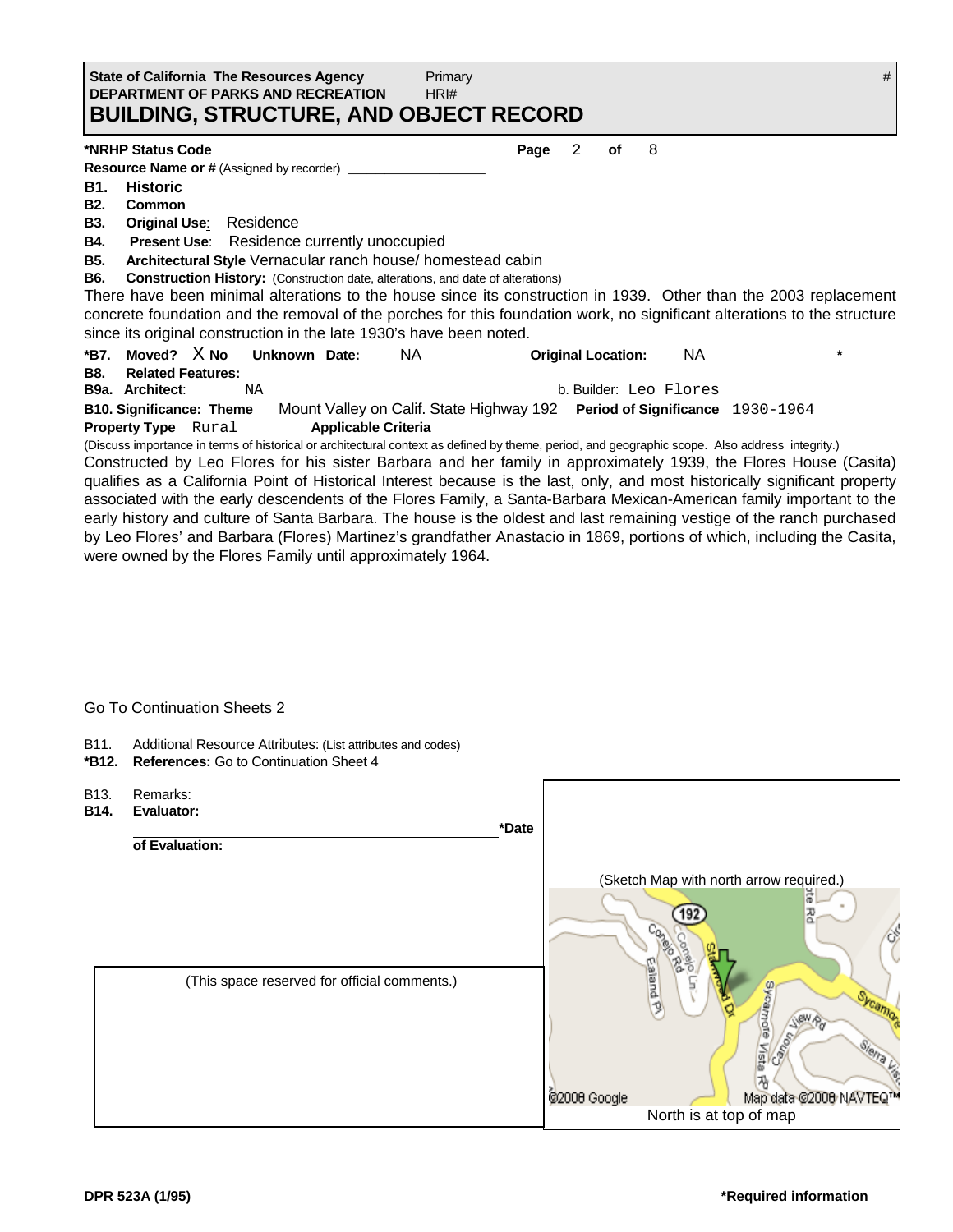| Page $3$ of $8$                  | *Resource Name or # |              |        |
|----------------------------------|---------------------|--------------|--------|
| *Recorded by:                    | *Date 8/25/08       | Continuation | Update |
| <b>P3a Description Continued</b> |                     |              |        |

The house retains integrity of location and setting. It also retains its original materials and design, and has not been altered with the exception of the temporary removal of the porches, which was necessary in order to install a new foundation. The property in located in the Cielito neighborhood, as identified in the Land Use Element of the City's General Plan, which is bounded on the north, east and west by the City limits, and on the south by the top of Mission Ridge. The neighborhood is rural residential within an area of creek side benches and hillside topography. Most of the parcels are medium to large in size, in some cases containing one or more acres. The Flores House is listed on the City's Potential Historic Structures/Sites List and is eligible for designation as a City of Santa Barbara Structure of Merit, principally due to its association with persons important to the early history and culture of Santa Barbara and the State of California, and for its vernacular architectural style.



Plate 2. East elevation of cabin before porch was removed for repair. Facing west. 2002. Courtesy Linda Dye



Plate 3. East elevation of cabin before porch was removed for repair. Facing west. 2002. *Courtesy Linda Dye*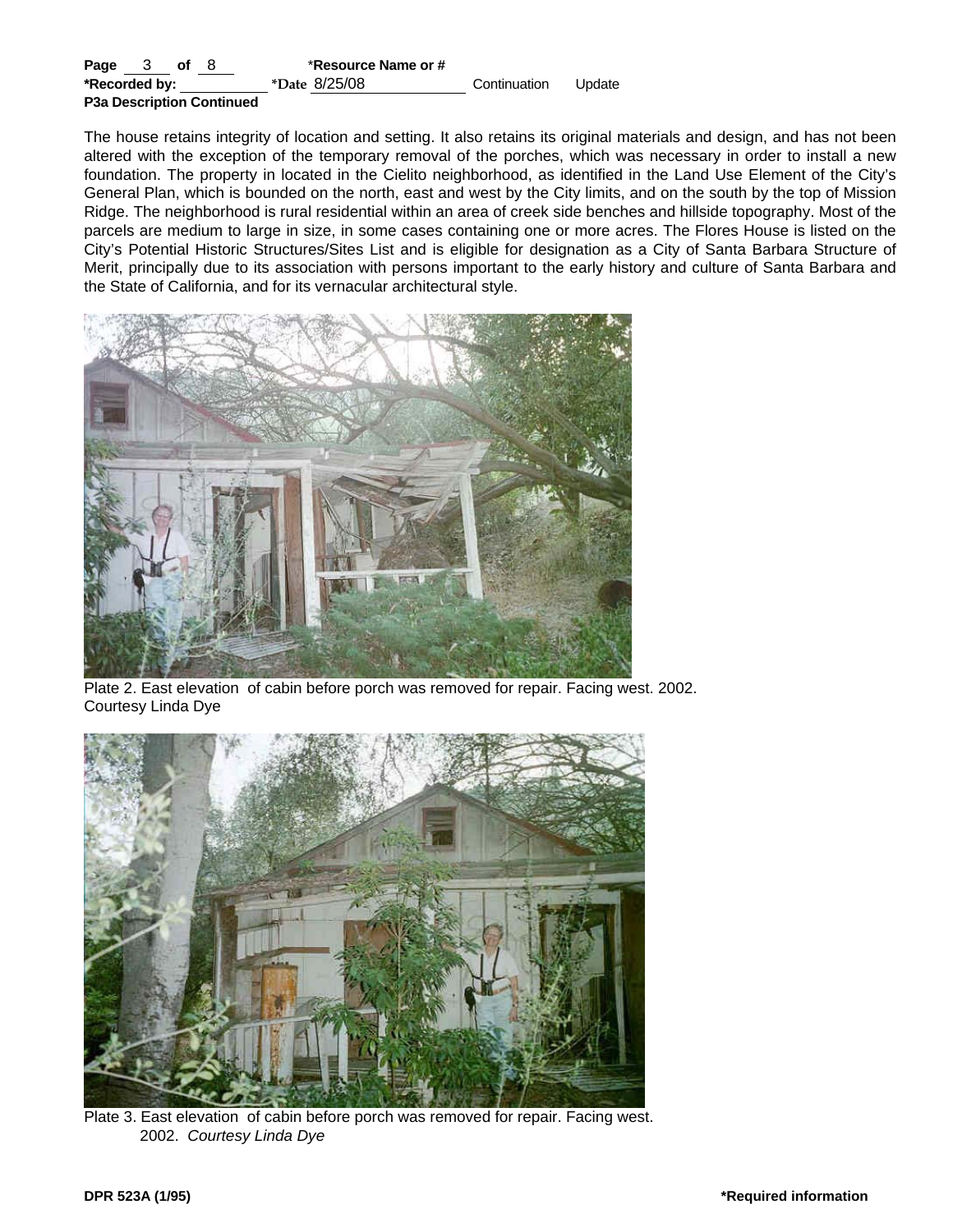

Plate 4. North and east elevations of cabin. Facing southwest. A. C. Cole, May 2007



Plate 5. North and east elevations of cabin before porches were removed for repair. Facing south west. 2002. *Courtesy Linda Dye*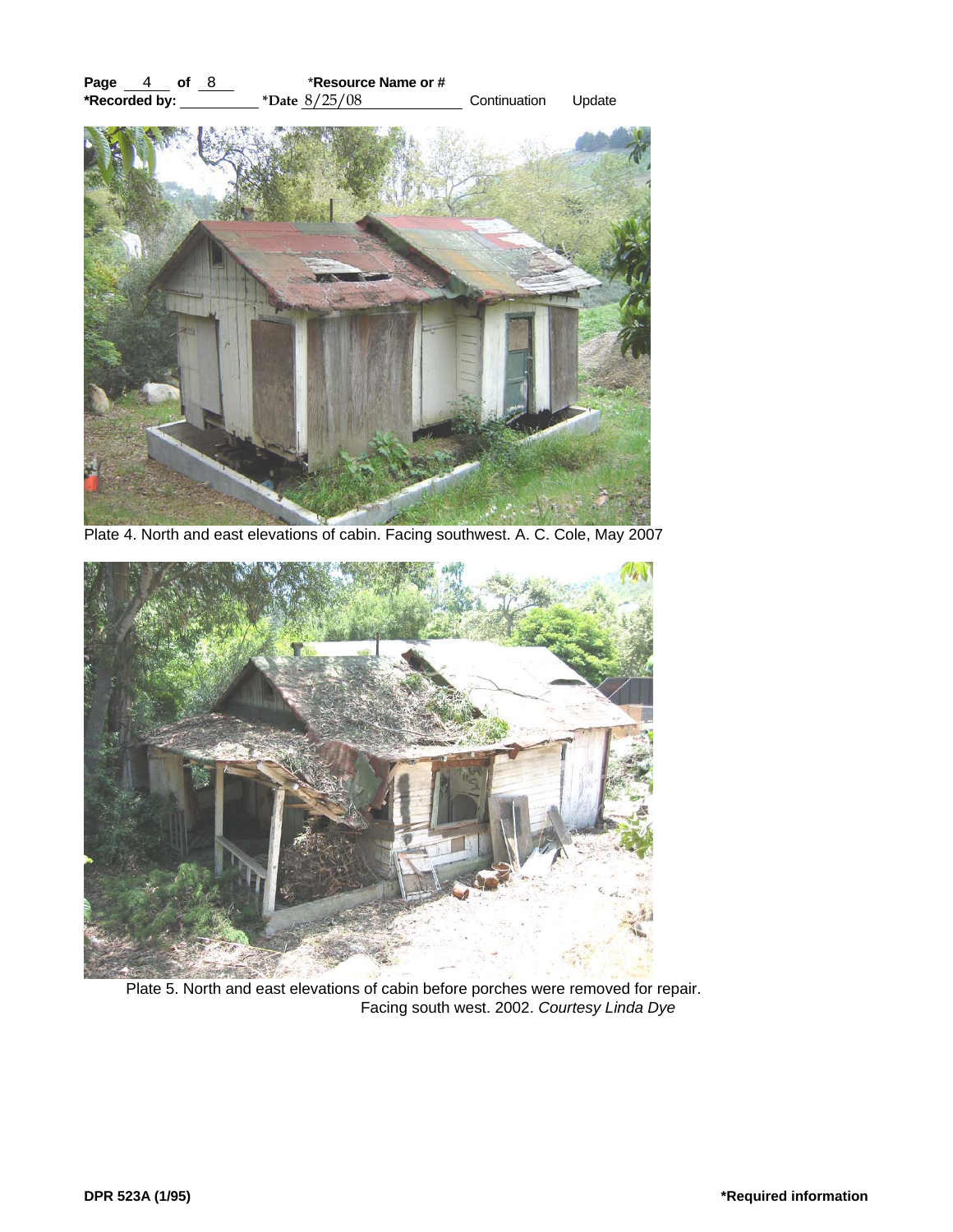**State of California The Resources Agency Primary #** Primary # **Primary #** 2012 12:25 Agency # **#** 2012 2013 2014 2015 2016 2017 2018 2019 2019 2019 2012 2013 2014 2015 2016 2017 2018 2019 2016 2017 2018 2019 2019 2019 2 **DEPARTMENT OF PARKS AND RECREATION** HRI # **CONTINUATION SHEET 2**

**Page** 5 **of** 8 \***Resource Name Recorded by: \* Date** 8/25/08 Continuation Update B10 Significance, history continued

The Flores House at 1809 Stanwood Drive in Sycamore Canyon rests on land that was once part of a large ranch purchased in 1869 (and patented in 1875) from Miguel S. Gutierrez by Anastacio Flores who later subdivided, selling portions to Juan Flores, William Ferl, Santa Barbara County and Martha Barker (T. Miller family records). Anastacio's son José Flores also subdivided the property, selling or gifting portions to family members in 1900, 1907 and 1920. José's sons Edward and Leo Flores again subdivided their remaining land in 1956, and last by José's grandson Charles Ruiz in 1963, again with portions either sold or gifted to family.

In 1938 José died, and Leo inherited the remaining Flores Ranch parcel encompassing the land of what is now 1808 and 1809 Stanwood Drive and where the family's old adobe homestead had stood until it was replaced in 1932. At the time of Jose's death, Leo's sister Barbara, recently divorced and remarried, was in need of housing for herself, her son Charles Ruiz, and her second husband Charles V. Martinez. The needs of the family were modest, and Leo built the small dwelling, or *casita*, at 1809 Stanwood Drive for this sister and her family in 1939. In keeping with family tradition, the house was no larger than the other mountain cabins that Leo, his father José, and Uncle Carlos had built in the Santa Barbara and Santa Ynez mountains.

Charles Ruiz (b 1924, currently 84) recalls as a teenager, prior to WWII, living in the little *casita* with his mother and stepfather. Charles regularly rode his horse "Chunky" to Cold Springs School and to Santa Barbara Junior High. Charles also helped Leo with roundup both at home and at the T.P. Ranch. In 1941 Charles was drafted into the U.S. Army and served on the Pacific front during World War II. After the war he returned to Sycamore Canyon, married and worked at various Montecito estates much like his uncle before him.

In 1961, Barbara and her son Charles's property at 1815 and 1809 Stanwood was again subdivided and sold, and it has since changed hands several times. It was sequentially owned by various friends and extended family that lived in the house through the 60s and 70s. Charles lived both at 1808 Stanwood and later at a newer house he built in 1961 at 1815 Stanwood, next to his mother's *casita*. In 1964 the *casita* and property was sold to the Brouhard family who rented it to various tenants until 1979 after which it sat vacant and boarded up for more than 20 years while the Brouhards planned to eventually restore the building. Those plans were never realized, and in 2002 the now elderly Brouhards finally sold the property to Ms. Linda Dye. Ms. Dye works in Resources Management at Channel Islands National Park and is restoring the *casita* in a manner that is consistent with the original design.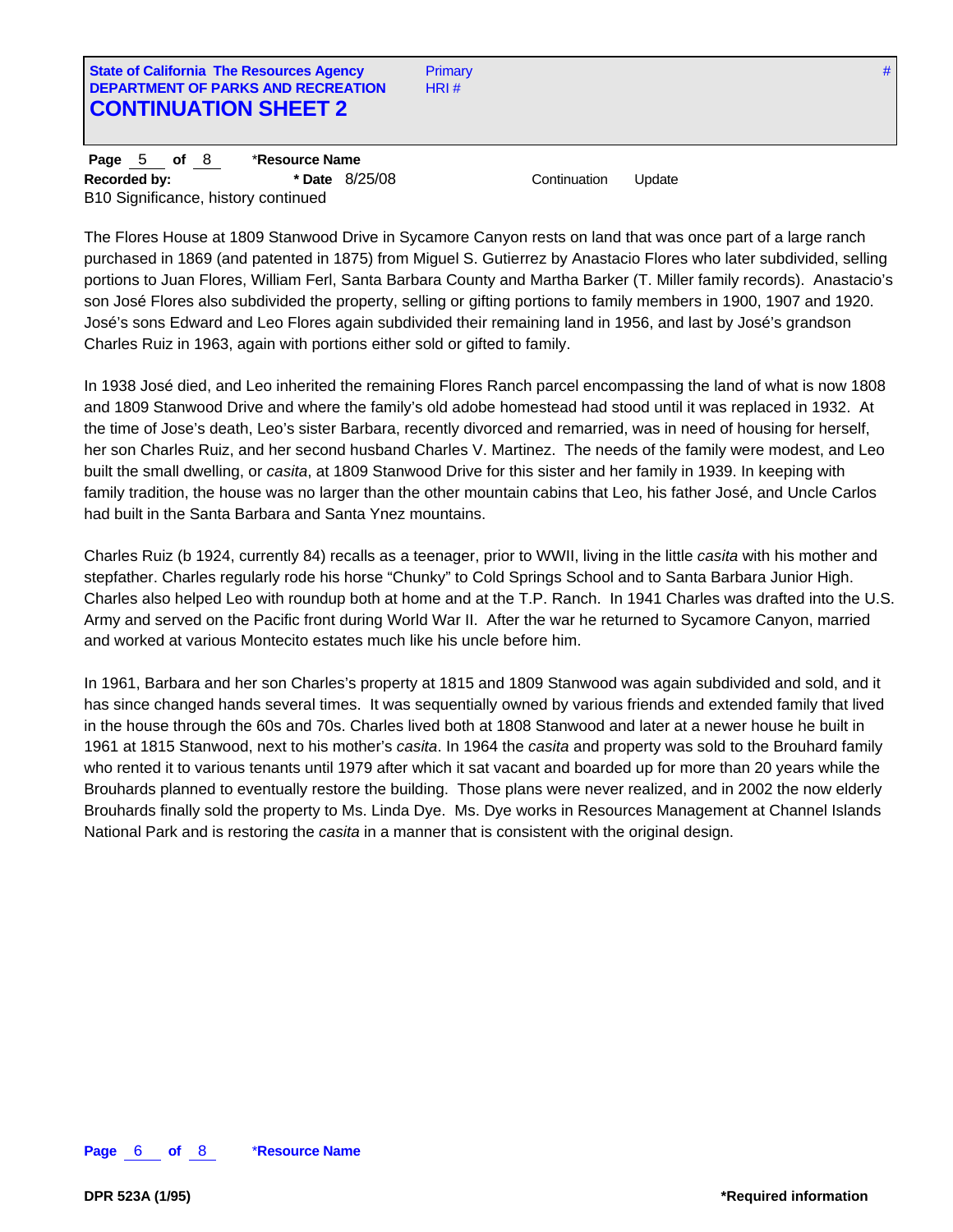The Flores House (Casita) qualifies as a California Point of Historical Interest because is the last, only, and most historically significant property associated with the early descendents of the Flores Family, a Santa-Barbara Mexican-American family important to the early history and culture of Santa Barbara, including events such as Old Spanish Days and Los Rancheros Visitadores. The house is the oldest and last remaining vestige and a visual reminder of the ranch purchased by Leo and Barbara's grandfather Anastacio in 1869, portions of which, including the Casita, were owned by the Flores Family until approximately 1964. The building retains its integrity of location, setting, feeling, and association.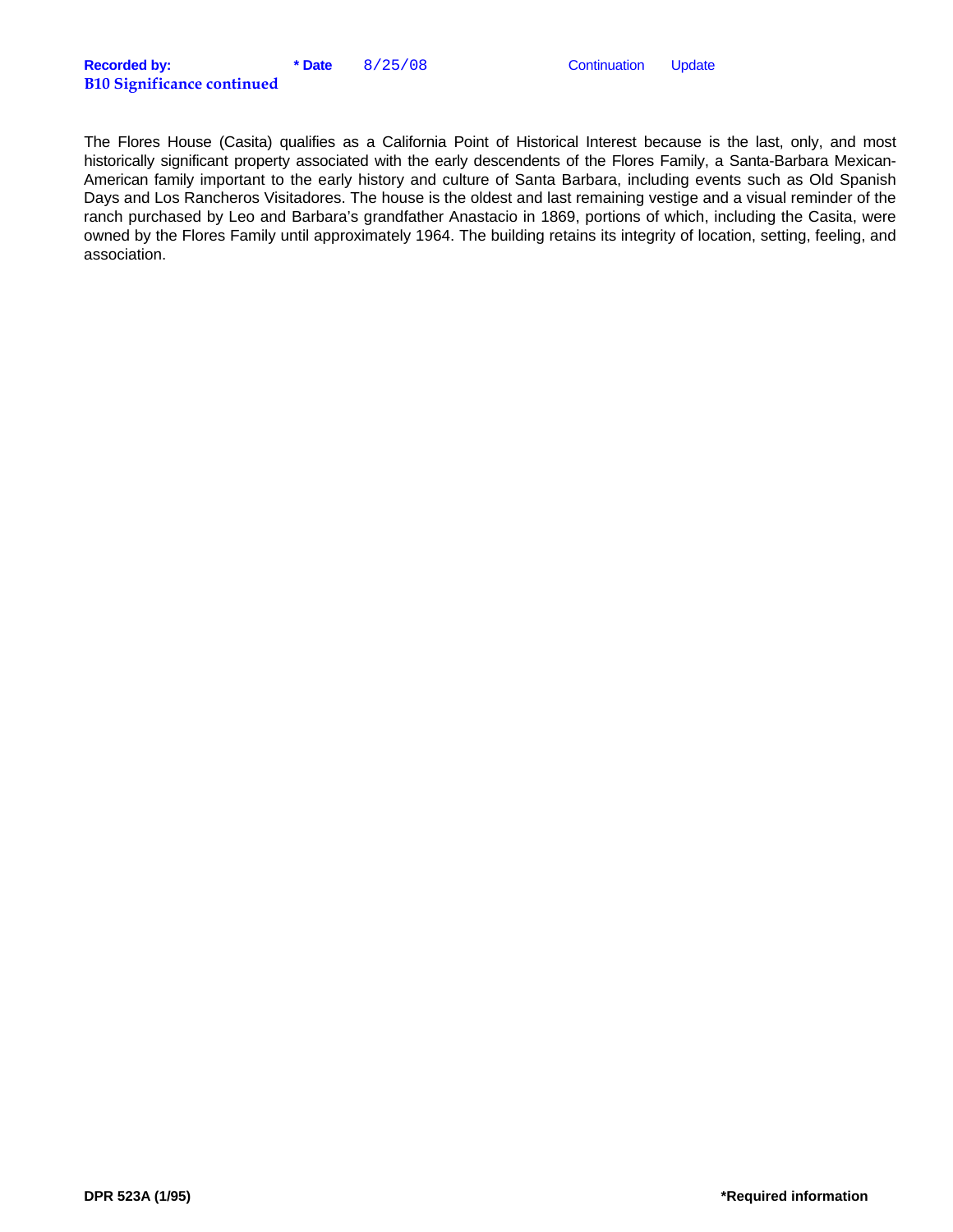| Page          | Οt | *Resource Name: |       |      |              |        |  |
|---------------|----|-----------------|-------|------|--------------|--------|--|
| *Recorded by: |    |                 | *Date | 08 ' | Continuation | Jpdate |  |

## **B12 References BIBLIOGRAPHY**

- Burtness, Bob. *A Camper's Guide to the Tri-County Area*. 1984. Santa Barbara, California: Mission Council Inc., Boy Scouts of America.
- City of Santa Barbara. 2002. *Master Environmental Assessment. Guidelines for Archaeological Resources and Historic Structures and Sites*. Santa Barbara.
- City of Santa Barbara Community Development Department, Building Permit files. City of Santa Barbara General Plan. 1964. *Land Use Element*. Santa Barbara: Community Development Department.
- "Death Claims Native Son." 1938. Santa Barbara *News Press,* July 29. "Early Days Vaquero Had Colorful Life." 1963. Santa Barbara *News Press,* April 1.
- Gagnon, Dennis. 1990. *Hike the Santa Barbara Backcountry*. Santa Cruz, California: Western Tanager Press. Great Register. 1877. Santa Barbara County Genealogical Society Library, California.

"Mrs. Flores, Pioneer Dies." 1932. Santa Barbara *Morning Press,* December 10.

Myrick, David F. 1990. *Montecito and Santa Barbara, From Farms to Estates.* Glendale, California: Trans-Anglo Books.

Phillips, Michael James. 1927. *History of Santa Barbara County.* Los Angeles: S.J. Clarke Publishing Company.

- Rivera, Leo. Recorded October 20, 2004 at the Montecito Historical Committee by Maria Herold. Russell, Laurie Spalding. 1994-95.
- "A History of Rancho Oso." A Thousand Trails, Inc. NACO Division Resort.
- Tompkins, Walker A. 1983. *Santa Barbara History Makers.* Santa Barbara, California: McNally & Loftin Publishers.
- Cole, Alexandra C. and Roy Harthorn, 2007, *Historic Structures/Sites Report: 1809 Stanwood Drive Santa Barbara CA.*
- U. S. Land Records. 1878. National Archives, College Park, Maryland.

# **Archives Consulted**

City of Santa Barbara Plan Archives City of Santa Barbara Public Library County of Santa Barbara Assessor's Office County of Santa Barbara Surveyor's Office County of Santa Barbara Hall of Records Huntington Library Early California Population Project Rancho Oso Historical Records Montecito History Committee Archives Gledhill Library, Santa Barbara Historical Society Santa Barbara Presidio Archive Library Personal files of E. R. Blakley Santa Barbara Mission Archive Library Santa Barbara County Genealogical Society Library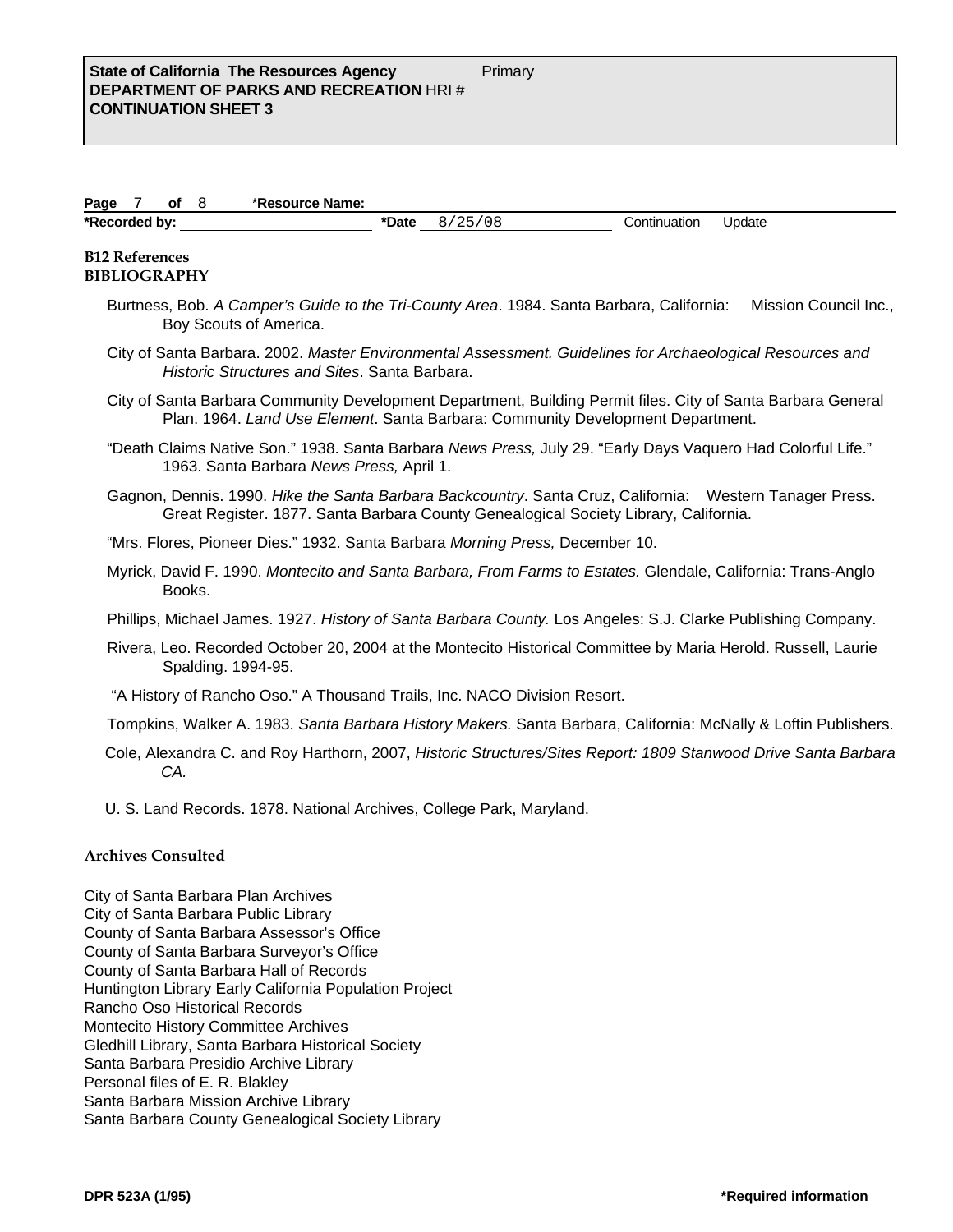# **Maps**

1901 & 1907 "Map of Survey Made by F. F. Flournoy of Flores Ranch, Sycamore Canyon" 1922. Montecito and Summerland City Map. Chase Real Estate.